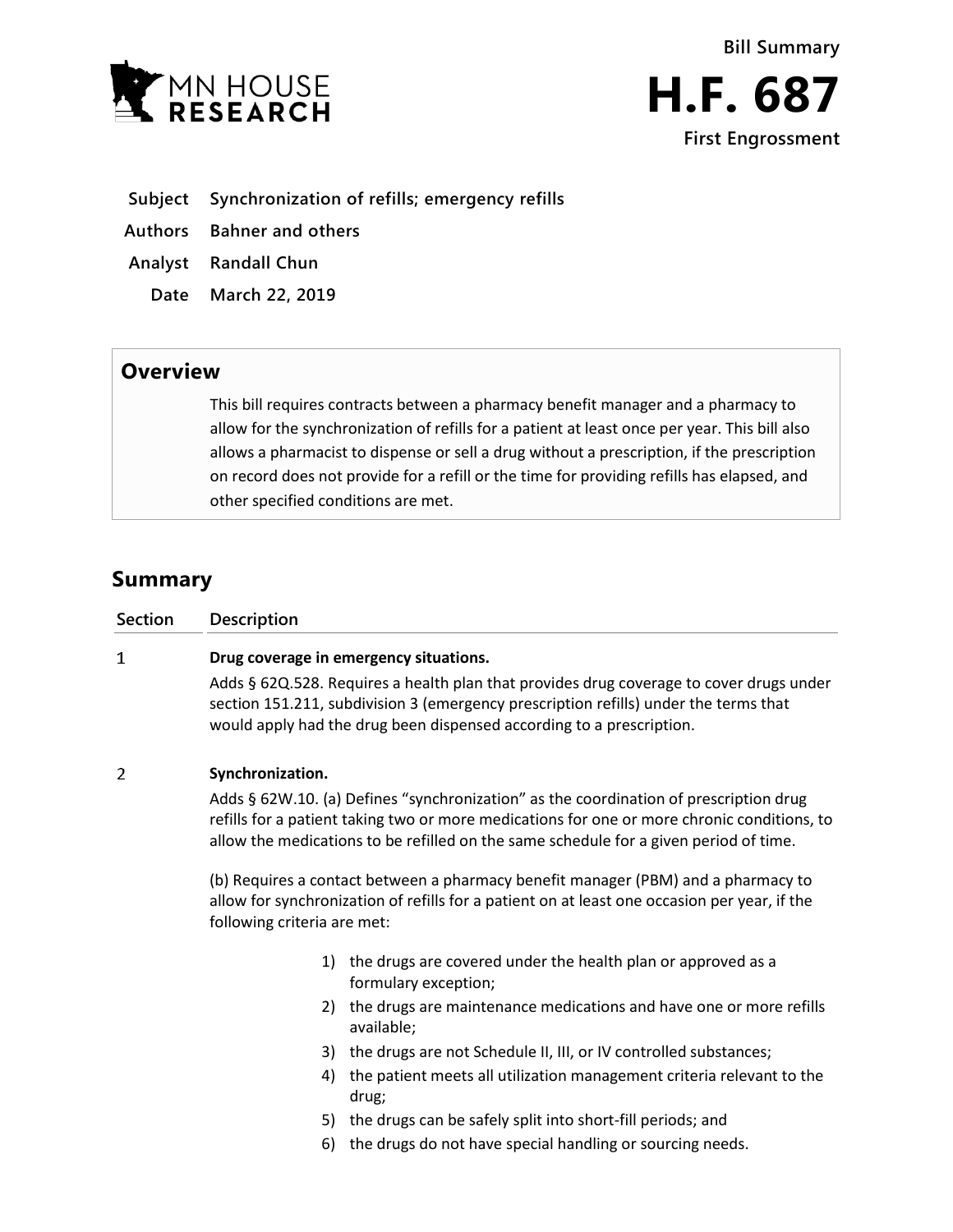### **Section Description**

(c) Requires the PBM to apply a prorated, daily patient cost-sharing rate when necessary to permit synchronization. Prohibits the dispensing fee from being prorated, and requires dispensing fees to be based on the number of prescriptions filled or refilled.

(d) Allows the patient or the patient's parent or legal guardian to request synchronization. Provides that a legal guardian includes a guardian of an incapacitated person.

#### 3 **Practitioner.**

Amends § 151.01, subd. 23. Includes in the definition of practitioner, for purposes of emergency prescription refills, physician assistants and dental therapists.

#### $\overline{4}$ **Refill requirements.**

Amends § 151.211, subd. 2. Makes a conforming change to section 152.211, subdivision 3 (emergency prescription refills).

#### 5 **Emergency prescription refills.**

Amends § 151.211, by adding subd. 3.

(a) Provides that a pharmacist, using sound professional judgment and in accordance with accepted standards of practice, may dispense a legend drug without a current prescription, if all of the following conditions are met:

- 1) the patient has been compliant with taking the medication and has consistently had the drug filled or refilled as demonstrated by pharmacy records;
- 2) the pharmacy has a record of the prescription drug order for the patient, but the prescription does not provide for a refill or the time for providing refills has elapsed;
- 3) the pharmacist is unable to contact the practitioner who issued the prescription, or another practitioner responsible for the patient's care, to obtain refill authorization;
- 4) the drug is essential to sustain the life of the patient or to continue therapy for a chronic condition; and
- 5) failure to dispense the drug would harm patient health; and
- 6) the drug is not a controlled substance, except for a controlled substance prescribed to treat a seizure disorder, for which a 72-hour supply may be dispensed.

(b) Limits the amount dispensed to a 30-day supply, or the quantity originally prescribed, whichever is less, except for seizure medications. If the standard unit of dispensing exceeds a 30-day supply, the amount of drug dispensed or sold must not exceed the standard unit of dispensing.